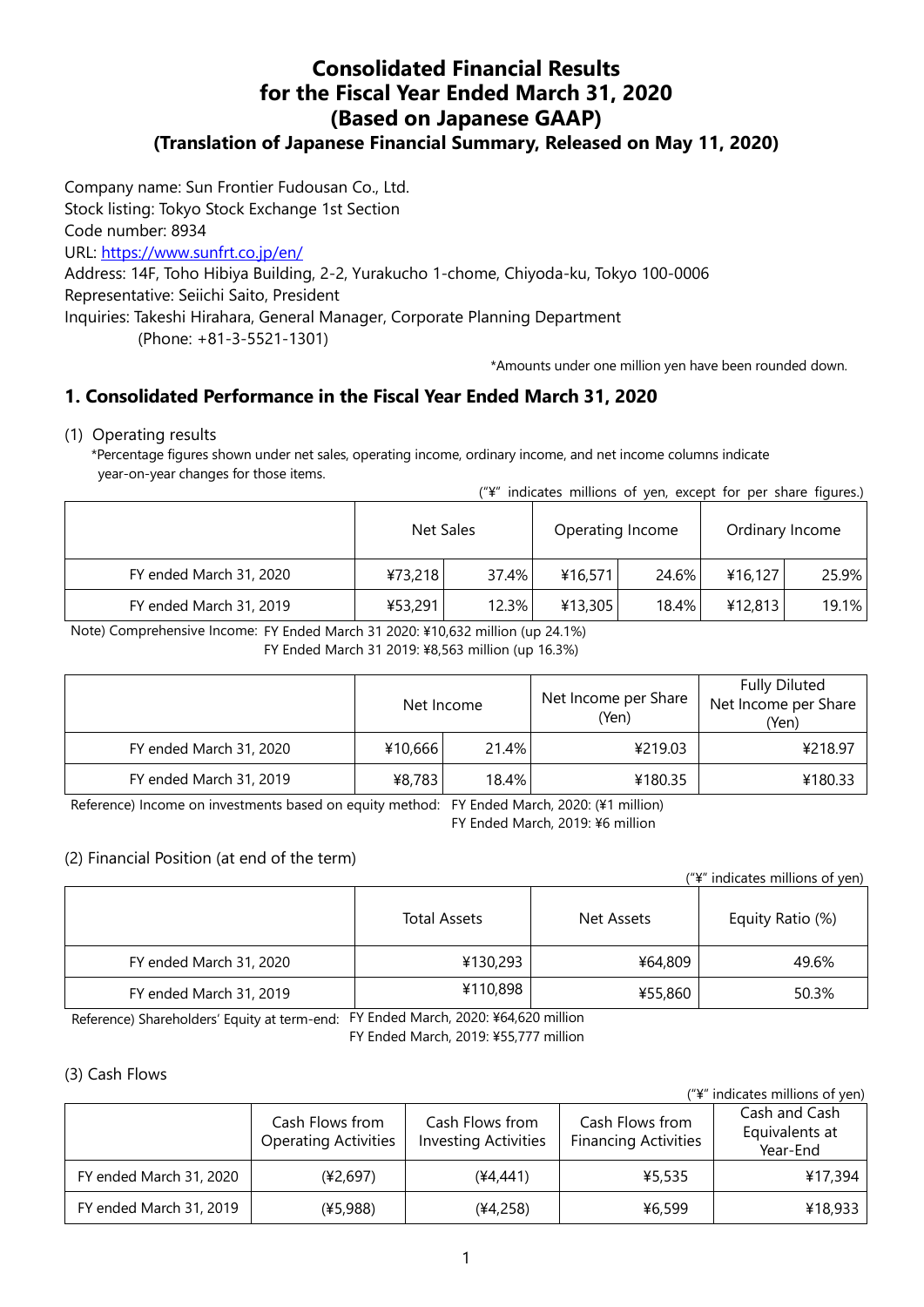### **2. Cash Dividends**

("¥" indicates millions of yen)

|                                       |                          | Cash Dividends per Share             |                          | (Yen)       |                          |                 | Net asset                      |                                 |
|---------------------------------------|--------------------------|--------------------------------------|--------------------------|-------------|--------------------------|-----------------|--------------------------------|---------------------------------|
|                                       | 1st<br>quarter<br>period | 2 <sub>nd</sub><br>quarter<br>period | 3rd<br>quarter<br>period | Year<br>end | Annual<br>total          | Total Dividends | Payout ratio<br>(Consolidated) | dividend rate<br>(Consolidated) |
| FY Ended March 31, 2019               |                          | 0.00                                 | $\overline{\phantom{a}}$ | 38.50       | 38.50                    | ¥1,877          | 21.3%                          | 3.6%                            |
| FY Ended March 31, 2020               |                          | 0.00                                 | $\overline{\phantom{a}}$ | 42.00       | 42.00                    | ¥2,047          | 19.2%                          | 3.4%                            |
| FY Ended March 31, 2021<br>(Forecast) |                          |                                      |                          |             | $\overline{\phantom{a}}$ |                 | -%                             |                                 |

#### **3. Forecast for Consolidated Financial Results for the Fiscal Year Ending March 31, 2021 (From April 1, 2020 to March 31, 2021)**

The consolidated financial forecast for the fiscal year ending March 2021 is not established because it is difficult to calculate the appropriate and rational forecast at this stage due to the spread of COVID-19. We will announce it as soon as becoming possible to calculate the appropriate and rational forecast.

### **4. Others**

(1) Changes in significant subsidiaries during the period (changes in specified subsidiaries resulting in changes in scope of consolidation): None

New companies: —

Excluded companies: —

- (2) Changes in accounting principles, procedures and presentation methods
	- 1) Changes caused by revision of accounting standards: None
	- 2) Changes other than those included in 1): None
	- 3) Changes in accounting estimates: None
	- 4) Restatement of corrections: None
- (3) Number of shares issued and outstanding (common shares)
	- 1) Number of shares issued and outstanding at the end of the period (including treasury stock): FY ended March 31, 2020: 48,755,500 shares FY ended March 31, 2019: 48,755,500 shares
	- 2) Number of treasury stock at the end of period: FY ended March 31, 2020: 56,644 shares FY ended March 31, 2019: 56,644 shares
	- 3) Weighted average number of shares for the period: FY ended March 31, 2020: 48,698,856 shares

FY ended March 31, 2019: 48,698,856 shares